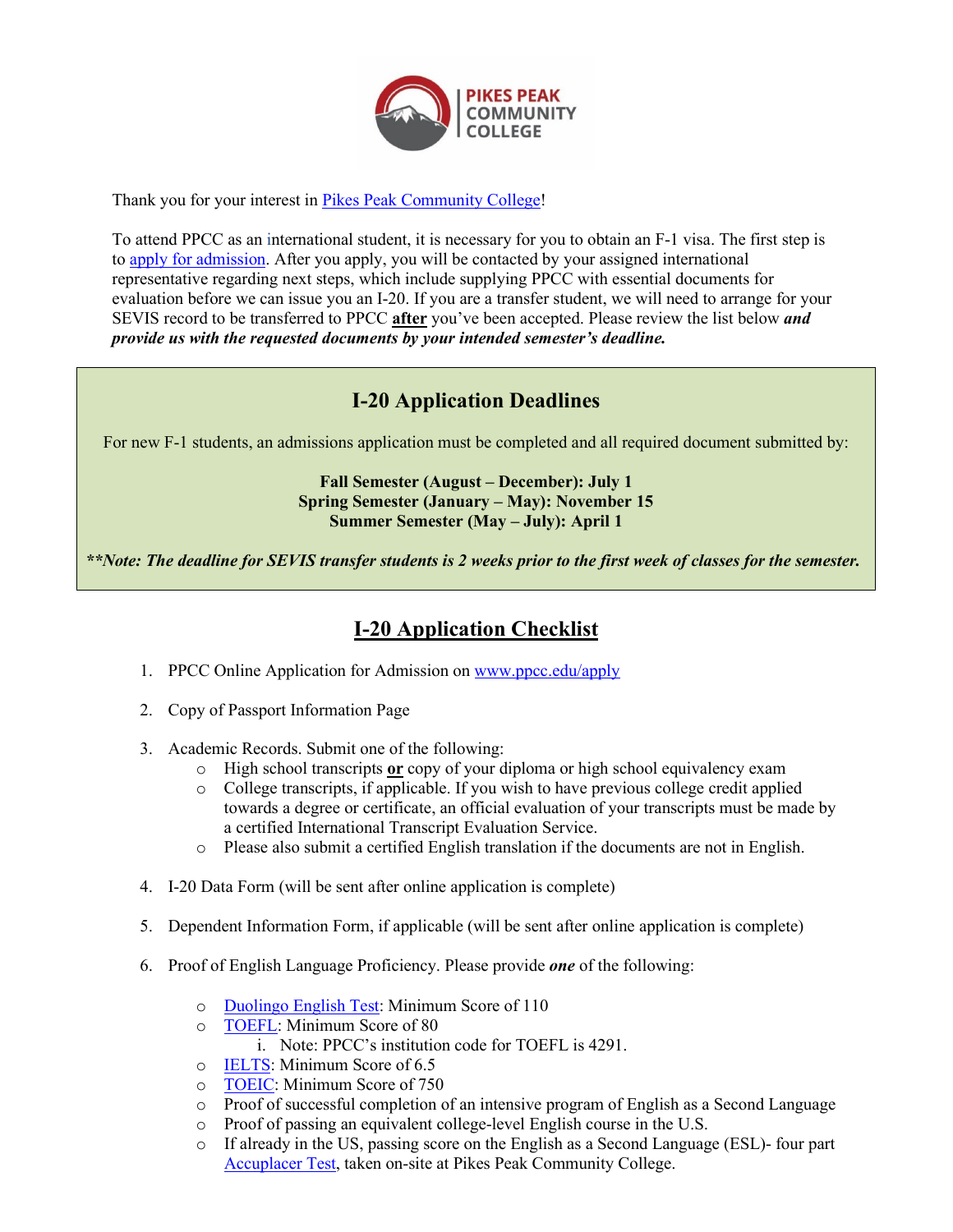*NOTE: Visa-seeking international applicants with secondary or post-secondary degrees from the United States and/or these select countries are exempt from providing English Proficiency Test Scores with their application package:* 

• Antigua and Barbuda, Australia, Bahamas, Barbados, Belize, Bermuda, Botswana, Canada (English Speaking, i.e. not Quebec), Cayman Islands, Dominica, Gambia, Ghana, Grenada, Guyana, Ireland, Jamaica, Kenya, Lesotho, Liberia, Malawi, Montserrat, Namibia, New Zealand, Nigeria, Scotland, Sierra Leone, Singapore, South Africa, St. Lucia, St. Vincent and the Grenadines, Swaziland, Tanzania, The Bahamas, The British Virgin Islands, Trinidad and Tobago, Turks and Caicos Islands, Uganda, United Kingdom, Virgin Islands, Zambia, Zimbabwe

**ATTENTION:** PPCC is not issuing I-20's for the ESL program at this time. English proficiency scores must meet the requirement for degree courses without supplemental ESL courses. However, ESL courses can be taken **in addition** to the degree program as long as all requirements of the F-1 visa are met. Please contact your PPCC international representative for more information.

- 7. Financial Information Form and Guarantor Financial Affidavit (will be sent after online application is complete)
- 8. Personal Information Form (Will be sent after student applies)
- 9. Official bank statements dated within the last three months showing the minimum required funds for a full year of study plus living expenses. Students must document the following funds:

| Required Funds for Academic Year 2021/2022  |                                                      |
|---------------------------------------------|------------------------------------------------------|
| Single Independent Student                  | \$33,400 USD                                         |
| <b>Additional Funds for Dependents</b>      | \, \,\$5,000 for a spouse and \$3,750 for each child |
| Student with Sponsor for Housing in the US* | \$19,750                                             |

\*For sponsored students, we will also need a notarized sponsor letter indicating he/she will be supplying room and board at no cost to the student, **and** a deed/lease showing the sponsor is living at or owns the residence.

\*If a sponsor is supplying housing **and** is also the financial sponsor, we will need a bank statement from the sponsor, showing at least \$19,750

Keep in mind that although we can accept a COPY of a bank statement in many instances, PPCC may request that a bank statement come to us directly from the bank. PPCC may also request housing funds be documented with bank statements if we are not able to verify sponsor documents for sufficient funding. We may ask for this at any time during the admissions process. **Funds shown must be for the express purpose of funding a student's international study and living expenses. Submitting falsified bank documents or submitting bank statements with funds that are not intended for the student's use is considered visa fraud and could result in permanent visa ineligibility by the US government.**

Note for Transfer Students: Please note that additional documentation will be required after acceptance to process your SEVIS record transfer. Acceptance to PPCC does not guarantee a SEVIS transfer. The minimum GPA required to transfer to PPCC is 2.0. Students who have a terminated SEVIS record are not eligible for transfer to PPCC.

Documents may be e-mailed to us at [international@ppcc.edu](mailto:international@ppcc.edu) or mailed to us at the following address:

Pikes Peak Community College Enrollment Services - Attn: International Admissions 5675 S. Academy Blvd, CC-28 Colorado Springs, CO 80906